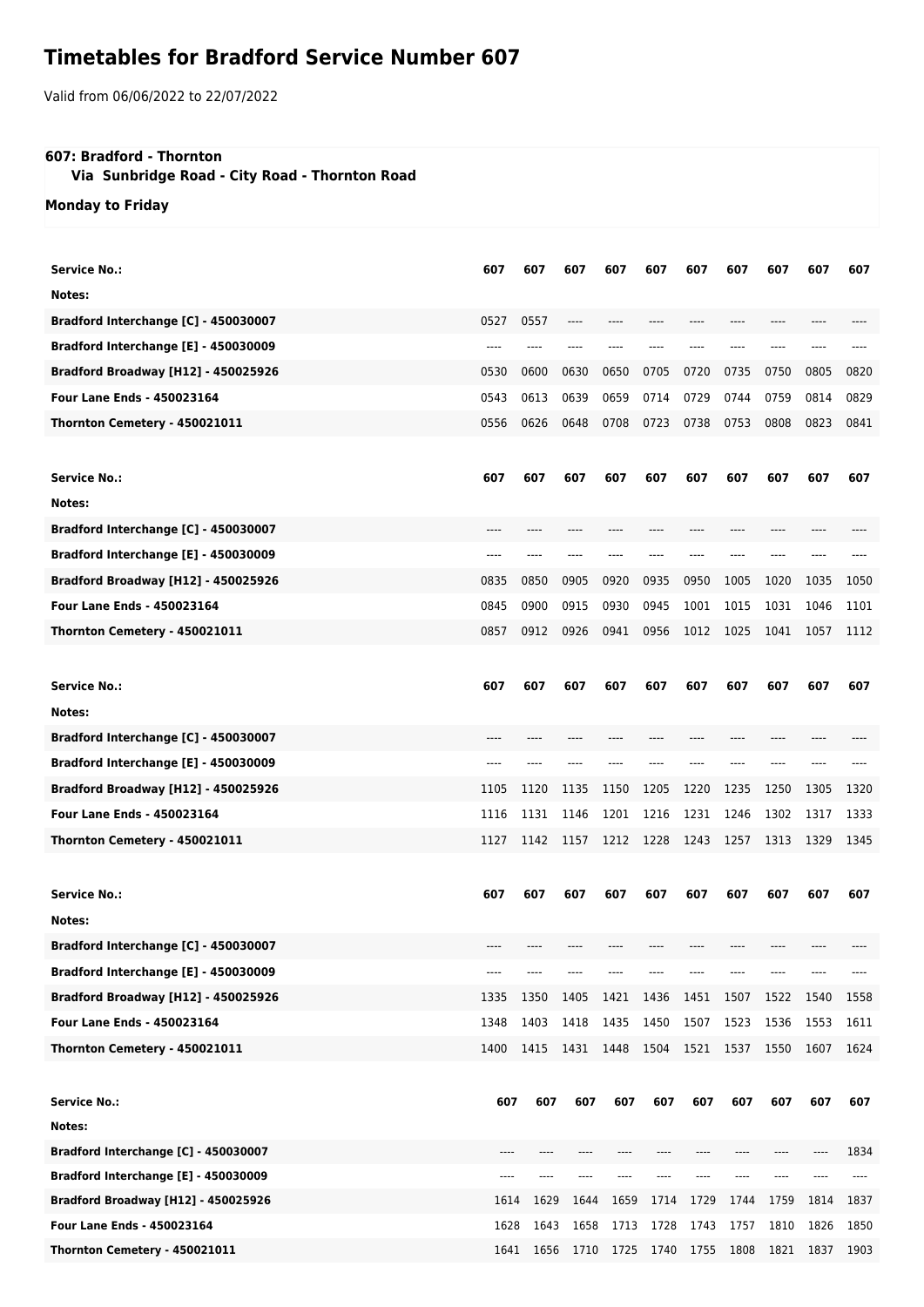| Service No.:                               | 607     | 607     | 607   |
|--------------------------------------------|---------|---------|-------|
| Notes:                                     |         |         |       |
| Bradford Interchange [C] - 450030007       | 1934    | 2034    | 2134  |
| Bradford Interchange [E] - 450030009       | $--- -$ | $--- -$ | $---$ |
| <b>Bradford Broadway [H12] - 450025926</b> | $---$   | $---$   | ----  |
| <b>Four Lane Ends - 450023164</b>          | 1946    | 2046    | 2145  |
| Thornton Cemetery - 450021011              | 1958    | 2056    | 2155  |

## **607: Thornton - Bradford**

 **Via Thornton Road - City Road - Sunbridge Road**

**Monday to Friday**

| Service No.:                                | 607  | 607  | 607   | 607            | 607  | 607  | 607  | 607  | 607  | 607  |
|---------------------------------------------|------|------|-------|----------------|------|------|------|------|------|------|
| Notes:                                      |      |      |       |                |      |      |      |      |      |      |
| Thornton Cemetery - 450021011               | 0502 | 0530 | 0600  | 0630           | 0656 | 0716 | 0731 | 0746 | 0800 | 0815 |
| Thornton Road West Park Terrace - 450023165 | 0513 | 0541 | 0616  | 0646           | 0712 | 0732 | 0747 | 0802 | 0822 | 0835 |
| Bradford Interchange - 450030007            | 0522 | 0551 | $---$ |                |      |      |      |      |      |      |
| Bradford Broadway - 450025926               | ---- | ---- | 0626  | 0656           | 0722 | 0742 | 0757 | 0812 | 0831 | 0846 |
| <b>Service No.:</b>                         | 607  | 607  | 607   | 607            | 607  | 607  | 607  | 607  | 607  | 607  |
| Notes:                                      |      |      |       |                |      |      |      |      |      |      |
| Thornton Cemetery - 450021011               | 0831 | 0846 | 0901  | 0916           | 0931 | 0946 | 1001 | 1016 | 1031 | 1046 |
| Thornton Road West Park Terrace - 450023165 | 0849 | 0901 | 0916  | 0931           | 0947 | 1002 | 1017 | 1031 | 1046 | 1100 |
| Bradford Interchange - 450030007            | ---- |      |       |                |      |      |      |      |      |      |
| Bradford Broadway - 450025926               | 0859 | 0911 | 0926  | 0943           | 0957 | 1013 | 1028 | 1042 | 1057 | 1110 |
| <b>Service No.:</b>                         | 607  | 607  | 607   | 607            | 607  | 607  | 607  | 607  | 607  | 607  |
| Notes:                                      |      |      |       |                |      |      |      |      |      |      |
| Thornton Cemetery - 450021011               | 1101 | 1116 | 1131  | 1146           | 1201 | 1216 | 1235 | 1250 | 1305 | 1320 |
| Thornton Road West Park Terrace - 450023165 | 1115 | 1130 | 1146  | 1200           | 1215 | 1230 | 1249 | 1304 | 1319 | 1334 |
| Bradford Interchange - 450030007            |      |      |       |                |      |      |      |      |      |      |
| Bradford Broadway - 450025926               | 1125 | 1141 | 1157  | 1212           | 1227 | 1241 | 1300 | 1315 | 1330 | 1345 |
| <b>Service No.:</b>                         | 607  | 607  | 607   | 607            | 607  | 607  | 607  | 607  | 607  | 607  |
| Notes:                                      |      |      |       |                |      |      |      |      |      |      |
| Thornton Cemetery - 450021011               | 1335 | 1350 | 1405  | 1420           | 1435 | 1452 | 1509 | 1526 | 1541 | 1556 |
| Thornton Road West Park Terrace - 450023165 | 1350 | 1405 | 1419  | 1434           | 1450 | 1507 | 1525 | 1542 | 1557 | 1612 |
| Bradford Interchange - 450030007            |      |      |       |                |      |      |      |      |      |      |
| Bradford Broadway - 450025926               | 1401 | 1417 | 1431  | 1446           | 1502 | 1518 | 1536 | 1553 | 1610 | 1624 |
| <b>Service No.:</b>                         | 607  | 607  | 607   | 607            | 607  | 607  | 607  | 607  | 607  | 607  |
| Notes:                                      |      |      |       |                |      |      |      |      |      |      |
| Thornton Cemetery - 450021011               | 1611 | 1630 | 1645  | 1700           | 1715 | 1730 | 1745 | 1800 | 1815 | 1830 |
| Thornton Road West Park Terrace - 450023165 | 1625 | 1643 | 1658  | 1713           | 1728 | 1743 | 1758 | 1813 | 1828 | 1843 |
| Bradford Interchange - 450030007            | ---- |      |       |                |      |      |      |      |      |      |
| Bradford Broadway - 450025926               | 1637 | 1655 | 1710  | 1725 1738 1753 |      |      | 1808 | 1822 | 1837 | 1852 |